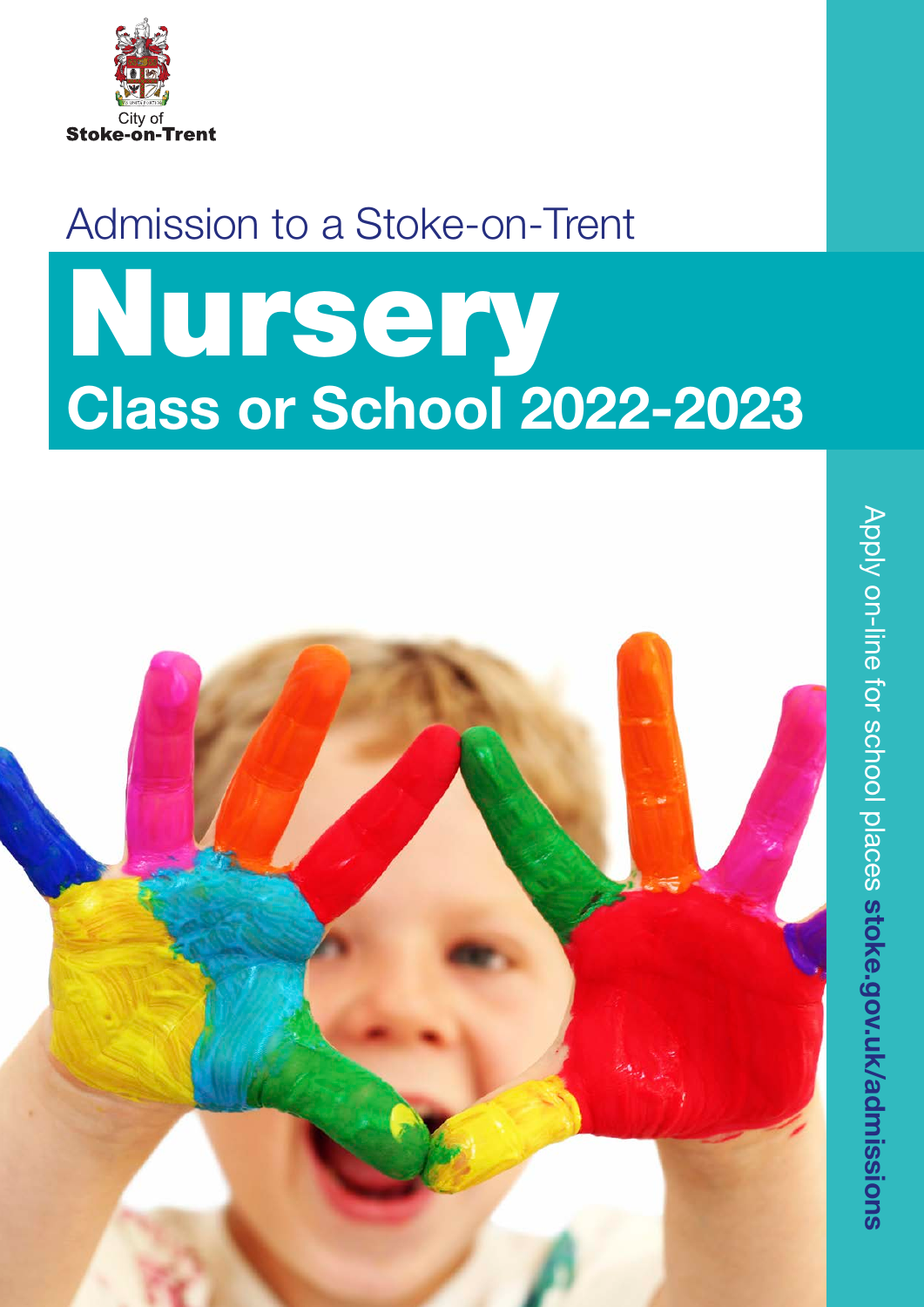## Free early years education for three and four-year-old children in private, voluntary and independent childcare settings

All three and four-year-old children are entitled to access free early years education from the term following their third birthday until they reach compulsory school age. Early education helps your child to develop and learn new skills through play and learning. It also supports parents to achieve a better work life balance. In addition, some two year olds are also eligible for free childcare and early education.

Every three and four-year-old child is entitled to receive 570 hours of early years provision over a minimum of 38 weeks of the year  $(570$  hours  $\div$  38 weeks = 15 hours per week). Many childcare providers offer a 'stretched' entitlement, meaning that you can receive fewer hours per week over more weeks of the year (570 hours  $\div$  51 weeks = 11 hours per week).

Working parents of three and four-year-olds are eligible for an additional 15 hours per week. This is on top of the current universal entitlement of 15 hours a week of free early education for all three and four-year-olds and is available the term after application. Eligibility for the additional hours will be determined by Her Majesty's Revenue & Customs (HMRC). Parents can apply for the additional 15 hours at [www.childcarechoices.gov.uk](https://www.childcarechoices.gov.uk/)

To access a funded place with a private, voluntary or independent provider, you do not have to apply via the Local Authority. Please visit the provider of your choice to check availability and book a place.

For more information, including a list of childcare settings that offer free early years education, please visit [www.stoke.gov.uk/beststart](http://www.stoke.gov.uk/ccm/content/advice/advice-general-folders/family-information/free-early-education-places-for-2-3-4-year-old-children.en) or beststart@stoke.gov.uk or contact 01782 232200 (option 1).

| If your child was born<br>between | They will become eligible for early<br>education from                             |
|-----------------------------------|-----------------------------------------------------------------------------------|
| 1 January – 31 March              | The Summer Term after their 3rd birthday<br>(the term starting after 1 April)     |
| 1 April – 31 August               | The Autumn Term after their 3rd birthday (the<br>term starting after 1 September) |
| 1 September - 31 December         | The Spring Term after their 3rd birthday (the<br>term starting after 1 January)   |

#### Please note:

In some cases, it may be possible for your child to attend a school or academy for their universal 15 hours and use their extended 15 hours to access wraparound care (provided by the school or a private, voluntary or independent provider). You should discuss this with the school or academy before making your application.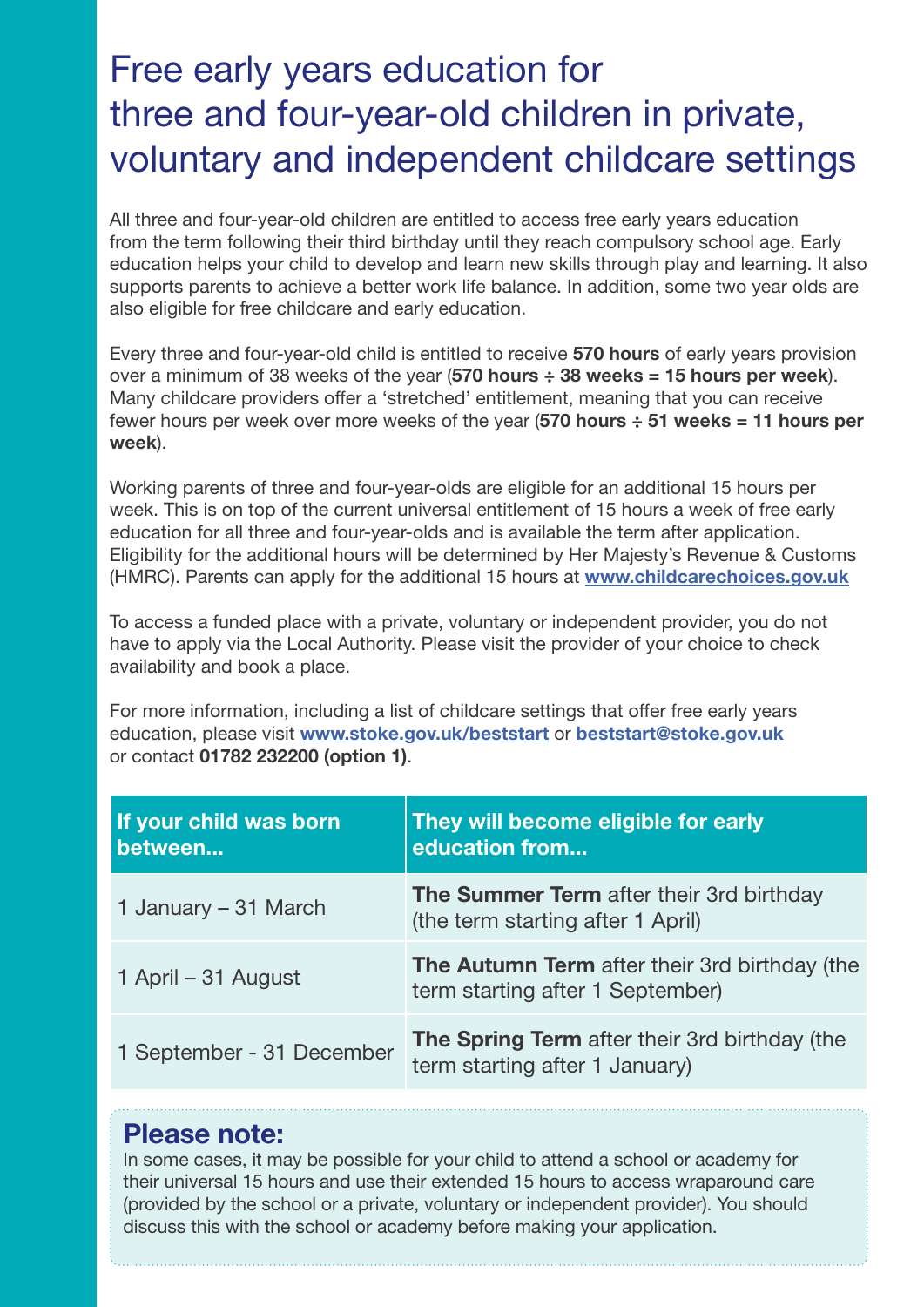## Early Years Provision at Nursery Class or School

#### Applications open on WEDNESDAY 1 DECEMBER 2021

All nursery classes and schools have their own individual early years 'offer'. It is important that you find out what the current offer is before submitting your application. All schools will offer a minimum of 15 hours per week for free. You should check the early years 'offers' of all schools that you are applying for.

All three and four-year-olds with 'working parents' who meet the eligibility criteria, are entitled to 30 hours free provision. Parents should check eligibility and apply at [www.childcarechoices.gov.uk](https://www.childcarechoices.gov.uk/)

Please note that your child's birth certificate must be provided to the school, upon request, to confirm eligibility. Applications can be made for a place at nursery class or school starting in September 2022 for children born between children 1 September 2018 and 31 August 2019.

You should express a preference for three schools on the form. These should be listed in order of preference. It is most important that you include all of your preferences at this stage, as some schools will have more applications than they can take. Where we are unable to meet your

preference, we will try to offer your next preferred school. Naming the same school more than once on an application form does not increase the chances of being successful. Instead, it will reduce your opportunity to secure a place at a second or third preference.

If you have nominated a preference for a Catholic or Church of England (Aided) Primary School and are seeking a faith based place, please be aware that these schools have separate admissions

criteria and you will need to provide further information. Please contact the school for a copy of their policy and details of the information which is required.

#### Please note that reception class admissions are entirely separate from nursery class admissions. Attending a nursery class does not guarantee your child a place in that school's reception class.

The most efficient way to apply for a place is online at: **[stoke.gov.uk/admissions](https://www.stoke.gov.uk/info/20033/school_admissions)** Alternatively, application forms can be returned to your first preference nursery class/ school on or before Monday 28 February 2022.

Applications received after the closing date will be considered individually.

Notifications of offers of a place will be sent in May 2022.

The allocated nursery will need to see your child's birth certificate.

If you need help please call: 01782 234598



Deadline for applications MONDAY 28 FEBRUARY 2022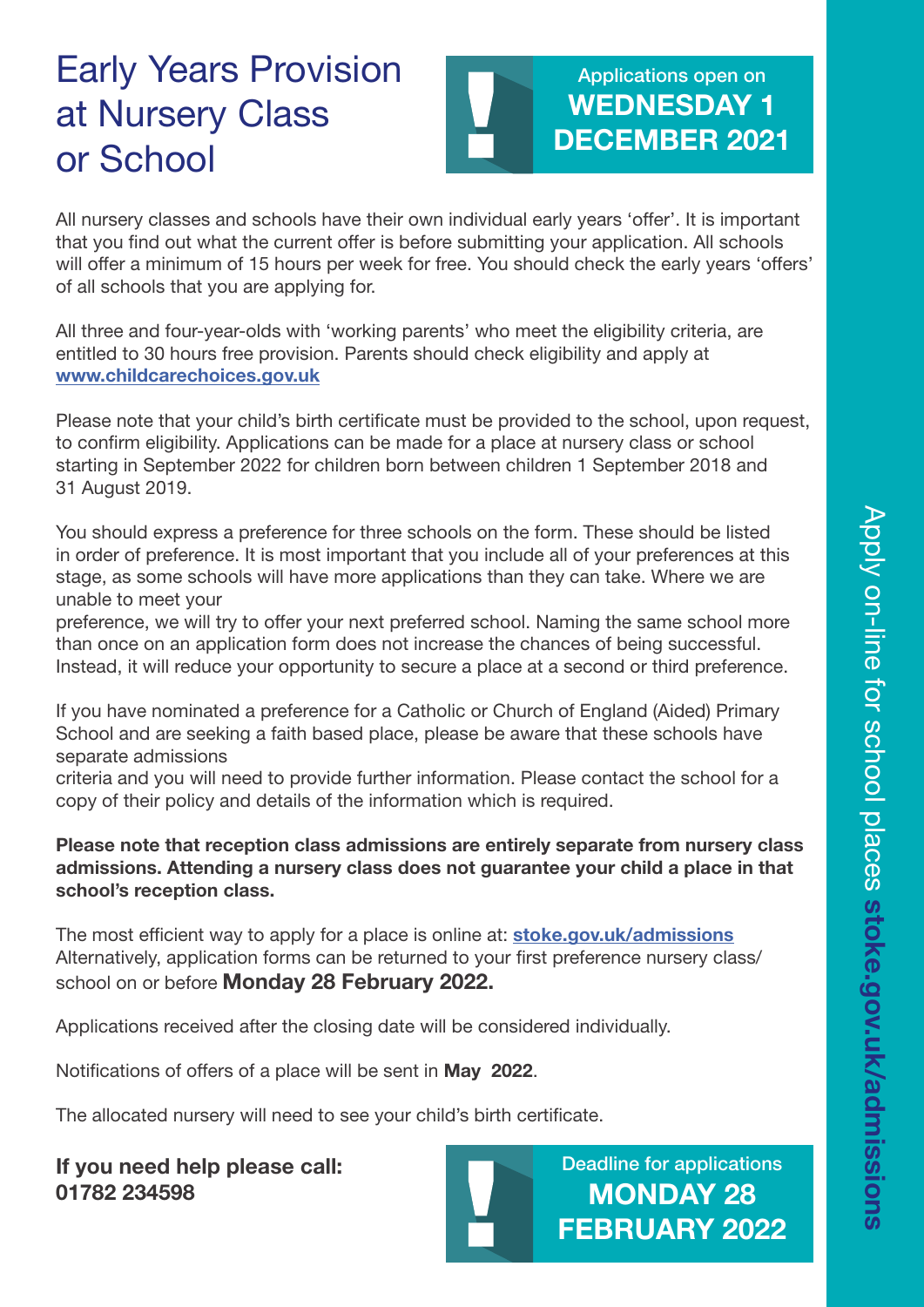### Nursery Criteria

The following criteria will be used if there are more children wanting to go to a Local Authority maintained nursery than there are places available.

Pupils with an Education, Health and Care Plan, naming a particular nursery setting, will get preference over all other applicants for that school and will count towards the admissions number.

Where there are more applications for a nursery setting than there are places, the following priorities will be used in order to allocate places:

- 1. Looked after children or previously looked after children who were looked after but ceased to be so because they were adopted (or became subject to or special guardianship order), including those children who appear (to the admission authority) to have been in state care outside of England and ceased to be in state care as a result of being adopted.
- 2. Children living in the catchment area of the school who have an older brother or sister attending at the time of admission (or at the linked junior school in the case of infant schools).
- 3. Other children living within the catchment area of the school.
- 4. Children living outside the catchment area of the school who have an elder brother or sister at the school at the time of admission (or at the linked junior school in the case of infant schools).
- 5. Children who live nearest to the school as determined by a straight line measurement from the child's home address point\*\* to the main entrance of the school.

Once the class is full, a waiting list will be kept, ranked using the criteria above. Nursery places will be given firstly to children living in Stoke-on-Trent. Only when these children have a place will children living outside the city be considered.

As nursery education is not compulsory there is no right of appeal against the refusal of a place. However, every effort will be made to accommodate the wishes of parents.

#### Apply on-line for school places at [stoke.gov.uk/admissions](http://www.stoke.gov.uk/ccm/navigation/education/admissions/)

Or contact us at Admissions and Transport Team Children and Family Services Floor 2, The Civic Centre Stoke-on-Trent, ST4 1HH

#### T: 01782 234598 E: [admissions@stoke.gov.uk](mailto:admissions%40stoke.gov.uk?subject=)



Academy schools that have their own nursery classes will have their own admissions policies. These can be viewed in the primary prospectus.

<sup>\*\*</sup> The child's home address point is used to determine the catchment for that property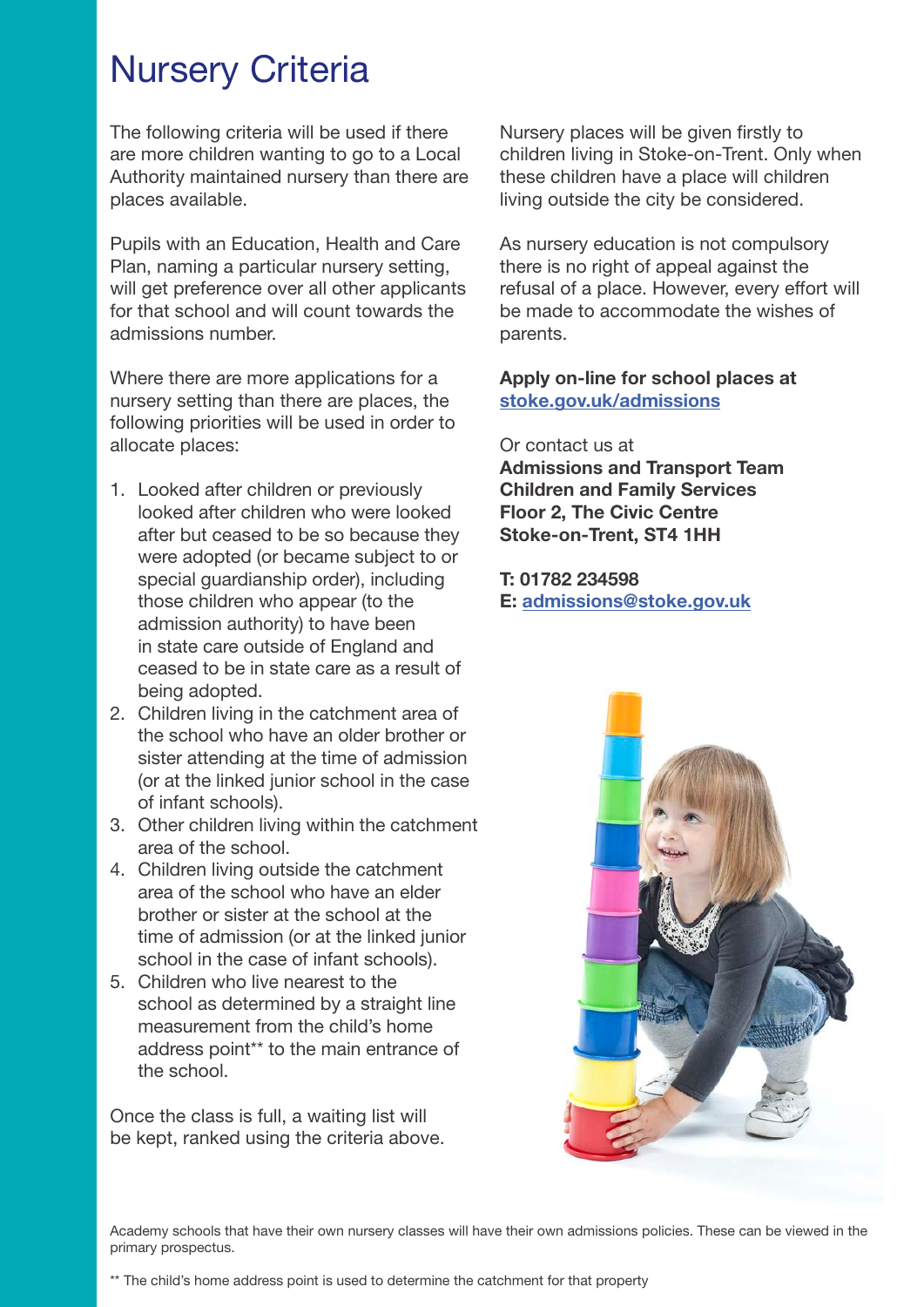



# MAKE A CHANGE, change a life.

You can be the difference





## 01782 234555

fostering.stoke.gov.uk